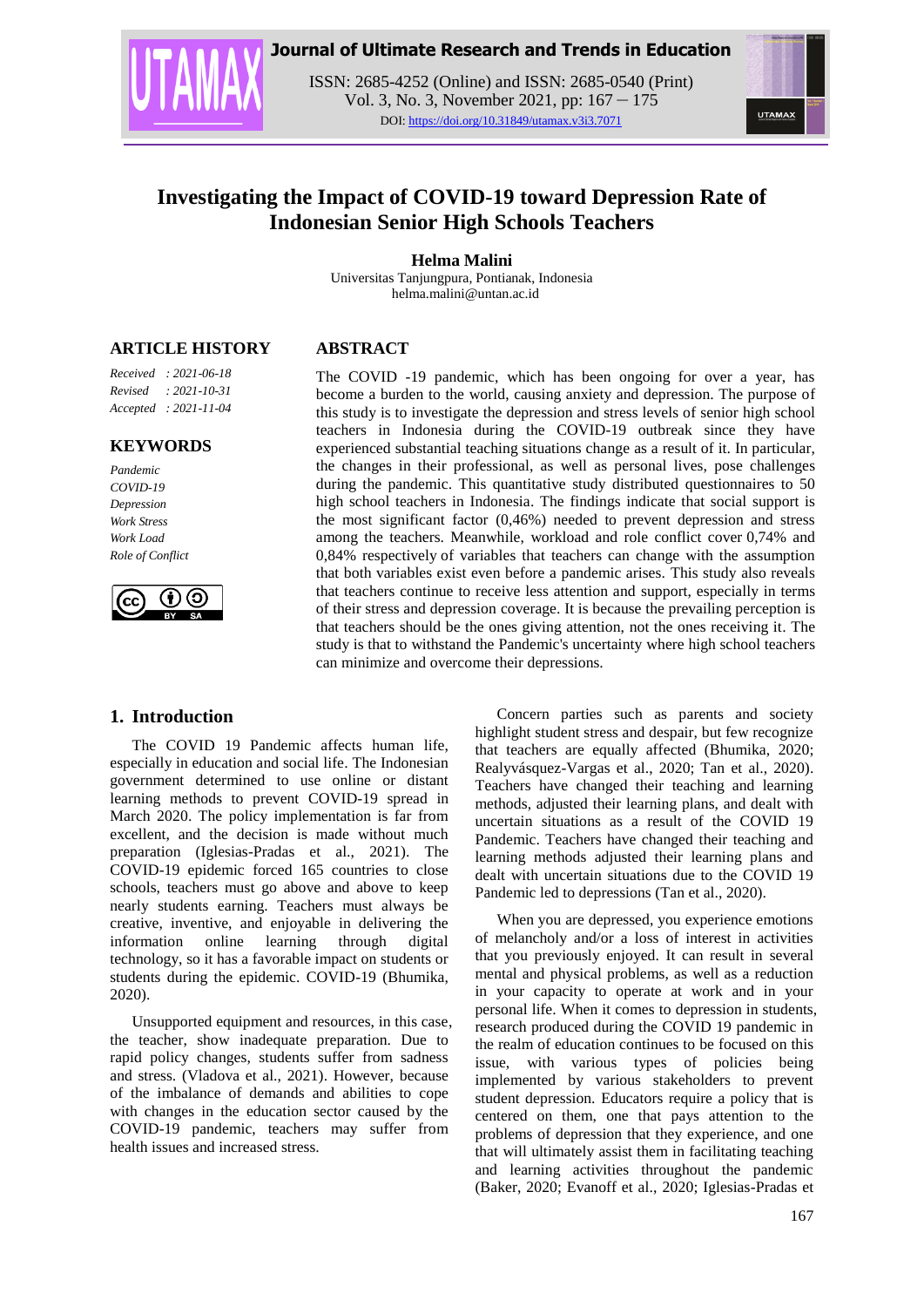al., 2021) Educational performance is, in essence, the level of performance demonstrated by instructors in the course of their professional responsibilities as educators. (Gopal et al., 2021; Kulikowski et al., 2021). According to this definition, performance is driven by processes, whether human or otherwise. According to the statement, performance can be classified as follows: work performance, work implementation, work accomplishment, work results, or work performance (Tan et al., 2020).

The quality of a teacher's performance will have a significant impact on the overall quality of educational outcomes. (Realyvásquez-Vargas et al., 2020), mostly since teachers are the individuals that have the most direct interaction with students during the learning process in educational institutions. When it comes to attempts to build human potential resources in the field of development, the teacher is fundamentally one of the components in the learning process that plays a (Lockee, 2021; Xiao et al., 2021). For a teacher to establish himself as a professional teacher, they must participate and position himself as a professional by the demands of a growing society. This requires integrity, loyalty, dedication, and responsibility on the part of the teacher, as well as on the part of the student.

As a result, the primary goal of this study was to examine how instructors have dealt with depression and to determine the amount to which they are affected by stress, anxiety, and depression. Although it is expected that teachers will be disproportionately affected by stress-related symptomatology, we also expect that the levels of anxiety, sadness, and stress will not be uniform across the sample. In other words, it is expected that there will be specific and significant differences between groups in the future. Our specific goal is to look into any variances based on gender, age, and amount of labor being done. In the future, it is expected that women would have higher levels of unfavorable psychological symptoms than men. It is also projected that younger teachers, those with a history of chronic illness, and those who have family members who suffer from chronic diseases may have higher levels of stress, anxiety, and despair.

Pandemic impositions that last for an extended period might be harmful. A hostile event that can result in severe mental health illnesses and depressions in teachers is a traumatic experience. It was discovered that quarantine was associated with high rates of sadness (31.2 percent) and anxiety (29.8 percent) even during the SARS pandemic (28.9 percent) (Tan et al., 2020). Similar to the 2009 H1N1 pandemic, substantial levels of anxiety were recorded during the outbreak; a study from China discovered that people in pandemic situations experience boredom, loneliness, irritation, worsening anxiety, and psychological distress (Gopal et al., 2021). Previous research, on the other hand, focused solely on one side of the equation, namely, pupils, and did not address the other side, which is the teachers, who are increasingly playing a vital role. As a result, the purpose of this study is to investigate how teachers have been affected by the pandemic in terms of their mental health and relationships in three major areas: job, family, and social interactions.

## **2. Method**

This study is a survey study with a cross-sectional design that was analyzed using Data Analysis IBM SPSS version 22 software. In this study, 50 Senior High School Teachers from Indonesia took part in the survey that we select randomly by sending the questionnaire to schools. Online distribution of questionnaires is made possible by a google form. Work stress is the dependent variable in this study, which is determined by the independent variables, which are workload, role conflict, and social support. The research data were examined using univariate and bivariate employee status, as well as the frequency of occurrences depending on the independent and dependent variables, among other methods.

A descriptive statistical analysis is a tool to describe data. As defined by Widodo (2018), descriptive statistics are a data analysis technique that is used to describe the condition of research variables. This descriptive statistical test is used to provide an overview and description of data so that it can be easily understood by readers in the context of their research.

The information that has been gathered will be processed in stages to provide evidence in support of the hypothesis that has been put forward. The purpose of this study's multiple regression analysis is to determine the direction of the relationship between the independent variable and the dependent variable, whether each independent variable is positively or negatively related, and to predict the value of the dependent variable if the value of the independent variable increases or decreases over time.

The general formula for multiple linear regressions is as follows:

$$
Y=\alpha+\beta 1X_1+\beta 2X_2+\beta 3X_3+e
$$

#### *Testing of hypotheses*

A hypothesis is an assumption or a set of assumptions that may or may not be true. Hypotheses are frequently used as a basis for making decisions or as a reference for further research, among other things. In hypothesis testing, the acceptance or rejection of a hypothesis under investigation is the focus of the investigation. Parametric statistical testing, one of the statistical test tools, was used in this investigation. When the null hypothesis (H0) was determined, and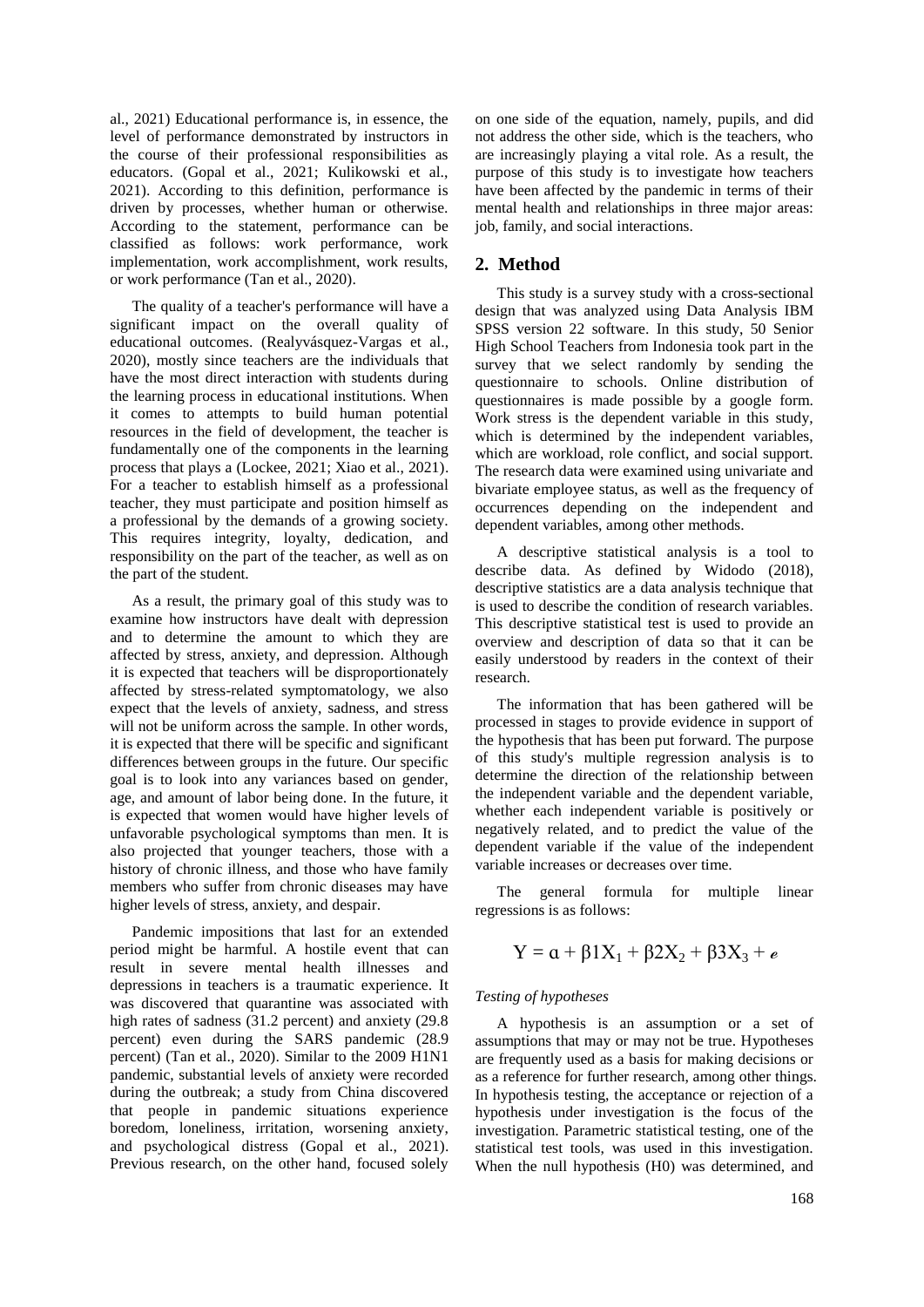the alternative hypothesis (Ha) was determined, parameter testing was carried out to evaluate the significance level.

#### *Test for the Coefficient of Determination (R2)*

The R2 test is used to determine how much the ability of the independent variable can explain the capacity of the dependent variable. Consequently, if the value of R2 is minimal, it indicates that the independent variable's ability to explain the dependent variable is limited. It is assumed that the independent variable can provide almost all the information required to predict the dependent variable.

The more accurate the regression model is with the existing data, and therefore, the more precise this model can be used to explain the dependent variable utilizing the independent variable, then it is assumed that it is close to one.

#### *Test of Statistical Significance (F Statistic)*

The F statistic test is designed to examine whether or not a given model is feasible, and it is used to determine whether or not the independent variables have a combined effect on the dependent variable. To put it another way, the F test determines whether all of the independent variables in the model have a combined effect on the dependent variable. Aside from that, the F test can be used to determine whether or not the regression model being employed is significant, given that the p-value is less than (0.05) and the f count exceeds the f table, which indicates that the model is significant and can be used to test the hypothesis. 0.05 is the degree of confidence for hypothesis testing when the level of confidence is 95 percent, or (5 percent).

#### *T. Statistical Evaluation*

The conclusion to determine this test is to determine whether or not there is a significant relationship between each independent variable and the dependent variable partially, specifically whether or not there is an influence between company size and profitability on purchasing decisions partially. Assuming that the t-count is statistically significant, which can be determined from the regression analysis, and that it is less than 5 percent, this indicates that the independent variable affects the dependent variable, as can be seen in the table above.

Bivariate analysis using Chi-Square 2 x 2 test with a significant level of p> 0.05and 95% Confidence Interval. Multivariate analysis using Logistic Regression test where if the results show a significance value of  $p \le 0.05$  means all independent variables as a whole are significant estimators for the dependent variable (Sugiyono, 2014).

|  | Table 1. Respondent Demographics Profile |  |  |
|--|------------------------------------------|--|--|
|  |                                          |  |  |

| Characteristics          |                 | Number |  |  |
|--------------------------|-----------------|--------|--|--|
| Age                      |                 |        |  |  |
|                          | $26 - 35$       | 15     |  |  |
|                          | 36-45           | 18     |  |  |
|                          | $46 - 55$       | 17     |  |  |
| Gender                   |                 |        |  |  |
|                          | Female          | 32     |  |  |
|                          | Male            | 18     |  |  |
| <b>Last Education</b>    |                 |        |  |  |
|                          | <b>Bachelor</b> | 42     |  |  |
|                          | Master          | 8      |  |  |
| <b>Employment Status</b> |                 |        |  |  |
|                          | Contract        | 14     |  |  |
|                          | Civil Servant   | 36     |  |  |

Respondents aged 36-45 years were represented by 18 people; respondents aged 46-55 years represented by 17 people; and respondents aged 26-35 years represented by 15 people, as revealed by the results. Participants in this study included 32 women and 18 males who answered the survey's questions. With as many as 42 persons responding, Bachelor's degree is the most recent education they've received, while Strata 2 (S2) has as many as 8 people. The employee status of the respondents, who were divided into 36 civil servants and 14 contract workers, was determined.

#### **3. Result and Analysis**

**Table 2.** Distribution of respondents based on research variables

| Variable              | Number | Percentage |  |
|-----------------------|--------|------------|--|
| Workload              |        |            |  |
| High                  | 37     | 0,74       |  |
| Medium                | 13     | 0,26       |  |
| Conflict Role         |        |            |  |
| High                  | 34     | 0.68       |  |
| Medium                | 8      | 0,16       |  |
| <i>Social Support</i> |        |            |  |
| High                  | 18     | 0.36       |  |
| Medium                | 32     | 0,64       |  |
| <b>Work Stress</b>    |        |            |  |
| High                  | 42     | 0.84       |  |
| Medium                | 8      | 0,16       |  |

The distribution of workload variables shows that 37 respondents (0,74%) experienced high workload and 13 respondents (0,26%) experienced low workload. While conflict role does exist with 34 respondents (0,68% experienced high conflict role while 8 respondents (0,16%) experienced low role conflict. Half of the total respondents received a high social support level, namely 18 respondents (0,36%) and 32 respondents (0,64%) accepted low social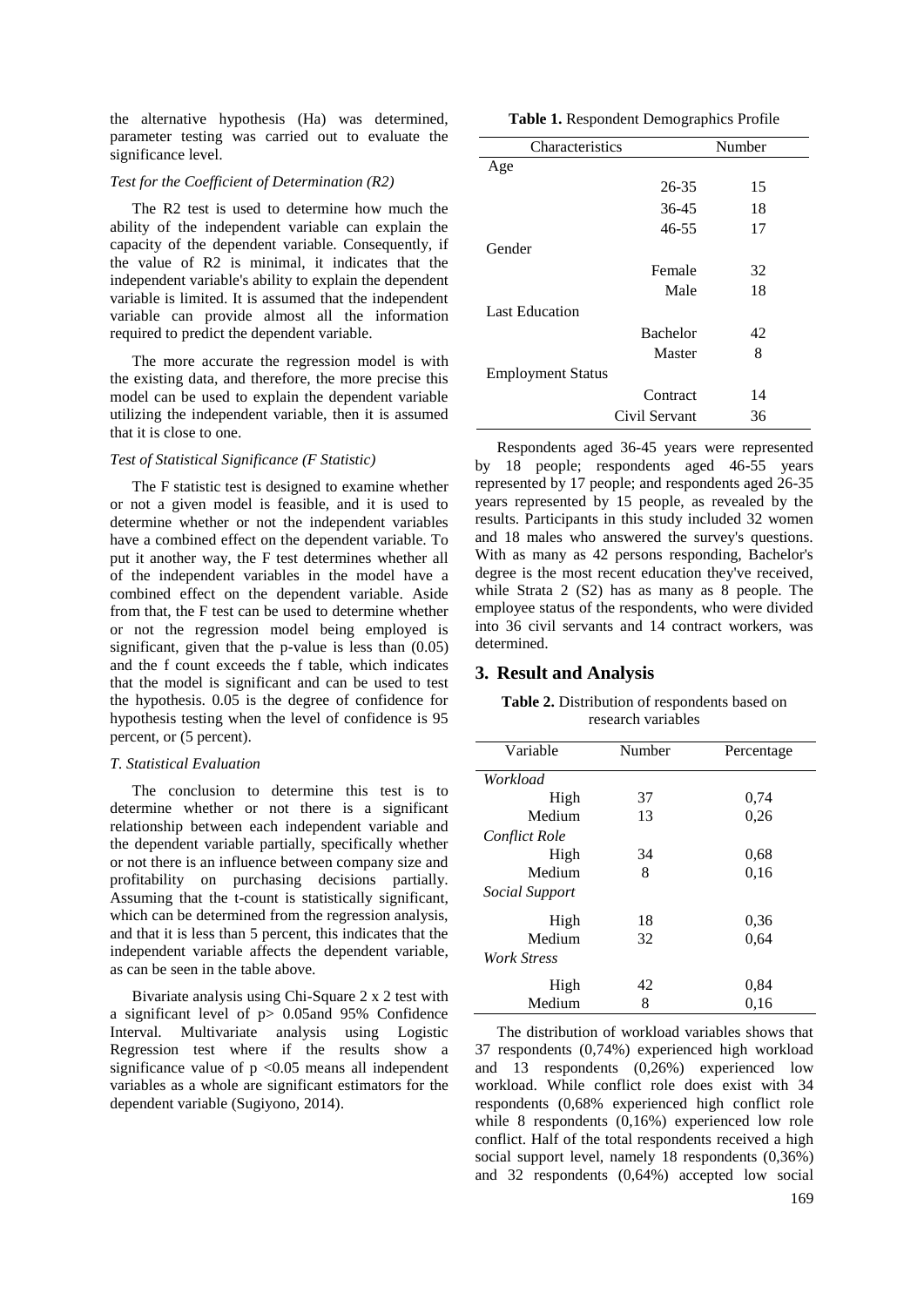support. 42 respondents (0,84%) experienced high work stress while low work stress was experienced by 8 respondents (0,16%).

Respondents of this study reported having a significant amount of work to do, which included not only teaching but also guiding students, marking assignments, and correcting examinations. They also reported having a significant amount of administrative work outside of their job as teachers, as shown in the table above. These demands on instructors increase during times of pandemics or changes in the online teaching and learning system when teachers must develop new lesson plans while also adapting their teaching methods for use in online learning environments. While Junior High School and elementary school instructors utilize WhatsApp to facilitate online learning, senior high school teachers employ full online learning platforms such as Google Meet or Zoom to deliver their lessons to their students.

Meanwhile, 0.68 instructors at Senior High School, on the other hand, report experiencing substantial role tensions in their daily life. High school teachers in Indonesia must juggle the demands of the classroom, the demands of family life, and the demands of additional structural tasks associated with operating the school. Because of this role conflict, the effort increases, and there are no dividing lines between the numerous responsibilities during the epidemic and online learning sessions. Before online learning classes were mandated, there was a clear distinction between the teacher's job at school, at home, and in other responsibilities; but, once online learning classes were mandated, the line became one unit, increasing the level of sadness.

Teachers, on the other hand, have the smallest amount of social support available to them in comparison to the intense workload and conflict that they face as a result of the pandemic situation, in which everyone is caught up in their situation and often people only ask and pay attention to the most vulnerable party while paying less attention and focus to teachers, although teachers are also the most affected.

Table 3. The relationship work st

Table 3 revealed that the majority of teachers at the Senior High School suffered work stress as a result of the epidemic. A contributing factor was the transition from an offline to an online learning environment, as well as the adjustment from offline to online classrooms, which reduced the likelihood of receiving social support and spending time with friends.

According to (Novitasari et al., 2021), since the majority of Indonesian teachers also serve in administrative capacities, the relationship between workload and work stress is extremely significant. This might be perceived as most of the people overburdened with work, while the environment is changing as a result of the epidemic, and it required some time for everyone to get used to it. The increased workload associated with the preparation of learning materials that are packaged with interesting and easy to understand information that will later be displayed and taught to students when learning online using WhatsApp, Google Meet, or Zoom, which is very different from face-to-face learning systems, is experienced during online learning systems.

Following instruction, teachers conduct evaluations, verify collected student assignments, and generate reports, all of which add to the time required to complete the work. This condition is experienced by respondents in this study, and it has the potential to produce job stress. If this problem is not handled, it will have an adverse influence on the psychological and physical health of teachers.

In the event of a traumatic occurrence, teachers are at risk of experiencing psychological discomfort. The progression of the pandemic is unpredictable, and it may have long-term consequences for mental health. As a result, it is critical to establish a policy that includes the most effective interventions for identifying susceptible subgroups and planning for acute and long-term psychological services to regulate and reduce the burden of psychological disorders.

| Table 4. The relationship between conflict role and |
|-----------------------------------------------------|
| job stress                                          |

| Table 3. The relationship between workload and<br>work stress |                  |                    | Conflict<br><b>Work Stress</b><br>Role |        | $p$ -Value  |             |       |
|---------------------------------------------------------------|------------------|--------------------|----------------------------------------|--------|-------------|-------------|-------|
| Work<br>Load                                                  |                  | <b>Work Stress</b> | $p$ -Value                             |        | High        | Medium      |       |
|                                                               | High             | Medium             |                                        | Medium | 38          | $4(13,8\%)$ | 0,000 |
| Medium                                                        | 35               | $\overline{4}$     | 0,000                                  |        | $(80,9\%)$  |             |       |
|                                                               | $(74,5\%)$       | $(13,8\%)$         |                                        | High   | $9(19,1\%)$ | 25 (86,2%)  |       |
| High                                                          | 12<br>$(25,5\%)$ | 25<br>$(86,2\%)$   |                                        | $N\%$  | 47          | 29          |       |
| $N\%$                                                         | 47 (100%)        | 29<br>$(100\%)$    |                                        |        | $(100\%)$   | $(100\%)$   |       |
| Total                                                         | 76 (100%)        |                    |                                        | Total  |             | 76 (100%)   |       |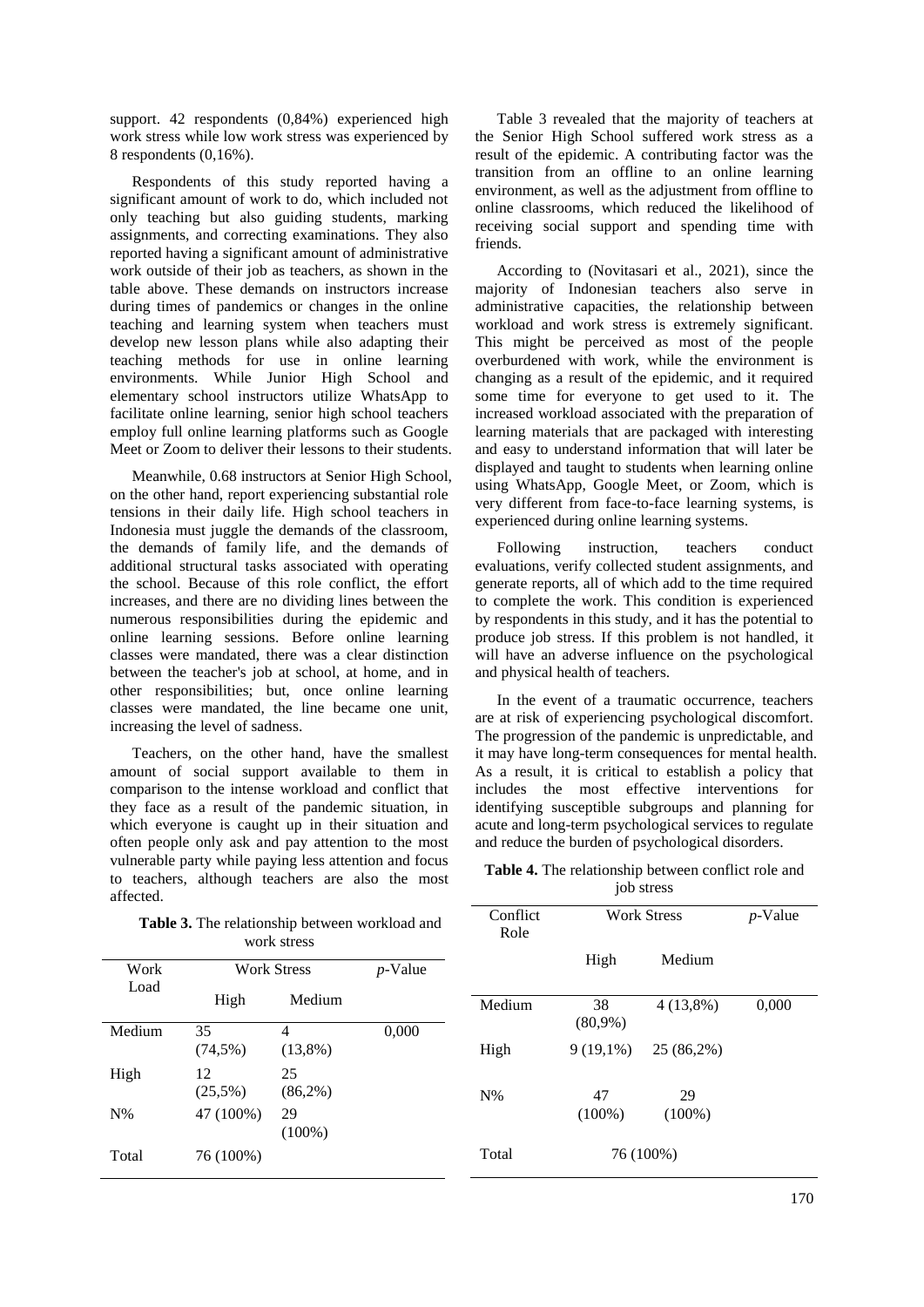This result is in line with research conducted by (Gopal et al., 2021) on teachers in several high schools in India which shows that there is a relationship between the role of conflict with work stress where 33% of respondents with high role conflict experience work stress. According to Lockee, (2021), stress can cause severe depression that leads to mental health deterioration.

Meanwhile, a lack of awareness about the supporting technologies for teaching and learning in Indonesia's Senior High School is another aspect that contributes to role conflict. Most of the reason for this is the frequent change, which forces teachers to quickly adapt to the new environment. Meanwhile, regular work continues as usual, albeit with higher levels of stress as a result of the pandemic outbreak. When teachers are asked to explain and convey the changes that have occurred as a result of the pandemic to associated parties such as teachers and pupils, the role of conflict becomes even more important.

This research is in line with research conducted by (Chua, 2004). According to the report, teachers who are suffering role conflicts are more likely to experience increased work stress as a result of using online learning tools. Among the difficulties encountered are the dual jobs that must be performed at home, the restrictions of learning facilities such as inadequate technology, additional internet quota fees, and a poor internet network.

**Table 5.** The relationship between social support and job stress

| Conflict | Work Stress  | <i>p</i> -Value |       |
|----------|--------------|-----------------|-------|
| Role     | High         | Medium          |       |
| Medium   | $17(36,2\%)$ | 21 (72,4%)      | 0,002 |
| High     | 30 (63,8%)   | 8 (27,6%)       |       |
| $N\%$    | 47 (100%)    | 29 (100)        |       |
| Total    |              | 76 (100%)       |       |

In this study, one of the primary objectives is to determine the association between social support and occupational stress. When it comes to dealing with pandemic circumstances, social support is becoming increasingly vital in the realm of human health. Social support comes from close relatives, friends, coworkers, neighbors, and pals in the teacher's surrounding area, as well as from online communities.

Teachers in high school benefit greatly from social support, which helps them maintain good mental health and reduce stress levels. In general, teachers receive social support from families, colleagues, and friends who live in the same or similar proximity to them in their professional lives. But when a pandemic strikes, teachers may have trouble gaining social support since the regularity with which they can meet with relatives, colleagues, and acquaintances is

restricted by distance limitations and social distancing imposed by the government during times of emergency. Furthermore, social support is a type of moral assistance that should be delivered in the form of face-to-face interactions. However, because the majority of teaching activities are now conducted virtually, social support can only be acquired through the use of a computer monitor screen.

The results of the bivariate test in this study indicate that there is a relationship between social support with work stress ( $p = 0.002$ ). Research conducted by (Tan et al., 2020) in China in more than 7,000 respondents also indicated that there is a relationship between social support and work stress with a value of  $p = 0.001$ .

Based on current research, better levels of the social support offered by the surrounding environment are associated with decreased levels of stress and depression experienced by high school teachers. Teachers, on the other hand, are frequently adults who are expected to contribute rather than receive help, and as a result of this social shame, the lack of social support provided to teachers, both ethically and in terms of attentive care, is magnified.

It appears from the findings of this study that instructors do not receive the ideal degree of social support since they are experiencing conflict in their roles as educators and administrators. Teachers must pay attention to their kids while on the job, and they must also pay attention to their families when they return home from school. As a result of this conflict in roles, the social assistance supplied to teachers is not at its best.

**Table 6.** Logistic regression analysis of job stress

| Variable          | B     | P-<br>Valu | <b>OR</b> | 95% CI    |         |
|-------------------|-------|------------|-----------|-----------|---------|
|                   |       | e          |           | Lowe<br>r | Upper   |
| Work<br>Load      | 4,361 | 0.001      | 0,013     | 0.001     | 0.157   |
| Role<br>Conflict  | 4.447 | 0.000      | 0.012     | 0.001     | 0,131   |
| Social<br>Support | 3.235 | 0.002      | 25,402    | 2,408     | 267,987 |

Meanwhile, using logistic regression, Table 6 attempts to demonstrate which variable has the most influence on job stress. Table 6: According to the findings of the study, high school teachers experience increased job stress as a result of a lack of social support from their colleagues. When compared to workload variables and work conflicts, a low degree of social support has a p-value of 0.002 and an odds ratio of 25.402, indicating that it is 25 times more

I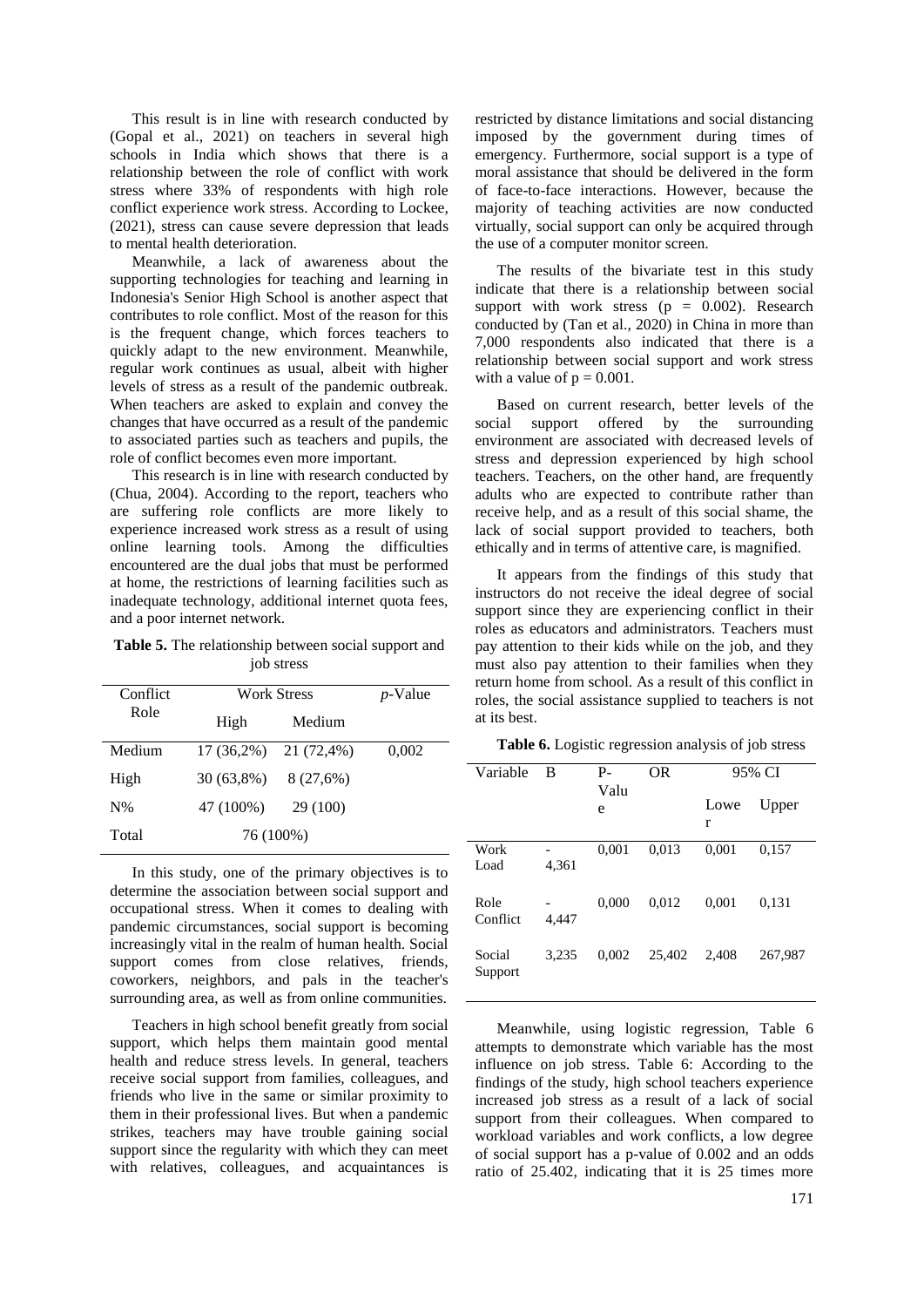likely to cause work stress. Therefore, teachers can make adjustments to their workload, and even when the workload increases during the pandemic, teachers can make adjustments to account for the increased effort. Meanwhile, due to the separation of roles at work as a teacher with additional administrative responsibilities and the role of teachers at home, the role conflict can be adjusted by instructors so that it does not generate stress at the workplace.

Furthermore, the purpose of this study is to establish which variables have the most impact on the occurrence of work stress. Following the results of the logistic regression test, it was discovered that social support is the variable most related to job stress ( $p =$ 0.002), with an odds ratio of 25.402 for this variable. Low social support received by respondents was found to be 25.4 times more likely to cause work stress.

Social support can help people become more mentally resilient, especially when faced with the uncertainty that we all face. Teachers are concerned about when the situation will return to normal, as well as the possibility of health issues resulting from the Covid-19 pandemic, which they are experiencing. Teachers should get support from all relevant parties, which in this case includes not only the government but also the surrounding environment, particularly from the parents of pupils who are enrolled in the school. Teacher forums and communities can also be a source of social support for one another, particularly when it comes to providing answers to difficulties that arise during a pandemic.

The unsettled nature of educational environments, as well as the life stage of teachers who are "in transition" from face-to-face to online learning during a sensitive career shift, renders them particularly vulnerable to the negative psychological effects of traumatic experiences. The psychological distress levels measured in our study are consistent with this interpretation: students' concerns about their teaching activities, both in terms of delays regarding the completion of the pandemic and their sense of loneliness and isolation due to physical distance from their peers and partners concerning COVID-19 effects and containment measures, are associated with the psychological distress levels measured in our study.

Research by (Marazziti et al., 2021; Tan et al., 2020) stated that when someone is experiencing a life crisis, social support becomes extremely crucial, according to the author of the book. To avoid being corroded by despair and stress, social support becomes a pillar of strength. According to the findings of the study, 85 percent of instructors who have complete social support may also perform effectively. Meanwhile, according to another study, teachers who do not receive adequate social support have poor teaching effectiveness and do not achieve the desired results (Lockee, 2021).

## **4. Discussion**

During the COVID-19 conference in Indonesia, this study examined the level of depression among senior high school teachers. According to the findings, teachers are not only overwhelmed by the epidemic that has occurred, but they are also experiencing feelings of concern as a result of changes in learning methods and a lack of social support available to them in their profession. Generally speaking, teachers conceal and hide their feelings from the wider public, and the recent pandemic may have exacerbated this problem even further. Teachers, according to studies, endure uncertainty during a pandemic, which results in stress and anxiety for them. Teachers may have fewer coping methods available to them during times of uncertainty and stress. Teachers in this study, notably those in the age range of 36 to 45 years, reported higher levels of anxiety as compared to their older counterparts. As is well known, younger teachers are continuously burdened with more work than they can handle, which can lead to an increase in despair. Although work overload provides an opportunity to obtain job experience. During a pandemic, on the other hand, the experience is restricted to screens only.

Teachers in senior high school appeared to have a higher degree of worry than their students, which led to the hypothesis that teachers in Junior high school and Primary high school suffer a higher level of anxiety during times of epidemics or pandemics, according to the findings from (Hawes et al., 2021; Tan et al., 2020), there is no definitive explanation has been provided, although it's possible that junior and primary school teachers were more informed about what to expect as the pandemic progressed than the senior high school teacher.

The highest levels of anxiety were experienced by teachers who were staying alone, as opposed to those who were staying with family and friends. In the current situation, those who are remaining alone are typically separated from their families, and the sudden threat to their safety and security during this epidemic could have made these students feel even more isolated while posing issues from various perspectives. Tracking long-term loneliness and intervening quickly is critical in reducing feelings of anxiety because they promote a sense of belonging and help people feel less isolated. Mental and social well-being must establish and sustain relationships, which is one of the features of a teacher's life. Unfortunately, the COVID-19 pandemic has triggered a "social recession"—a pattern of social distancing that has persisted beyond the immediate pandemic and is resulting in a lack of emotional support as well as broader societal consequences, such as elevated levels of anxiety among the general public.

The most often mentioned stressors were mostly financial limits, remote online classes, and worry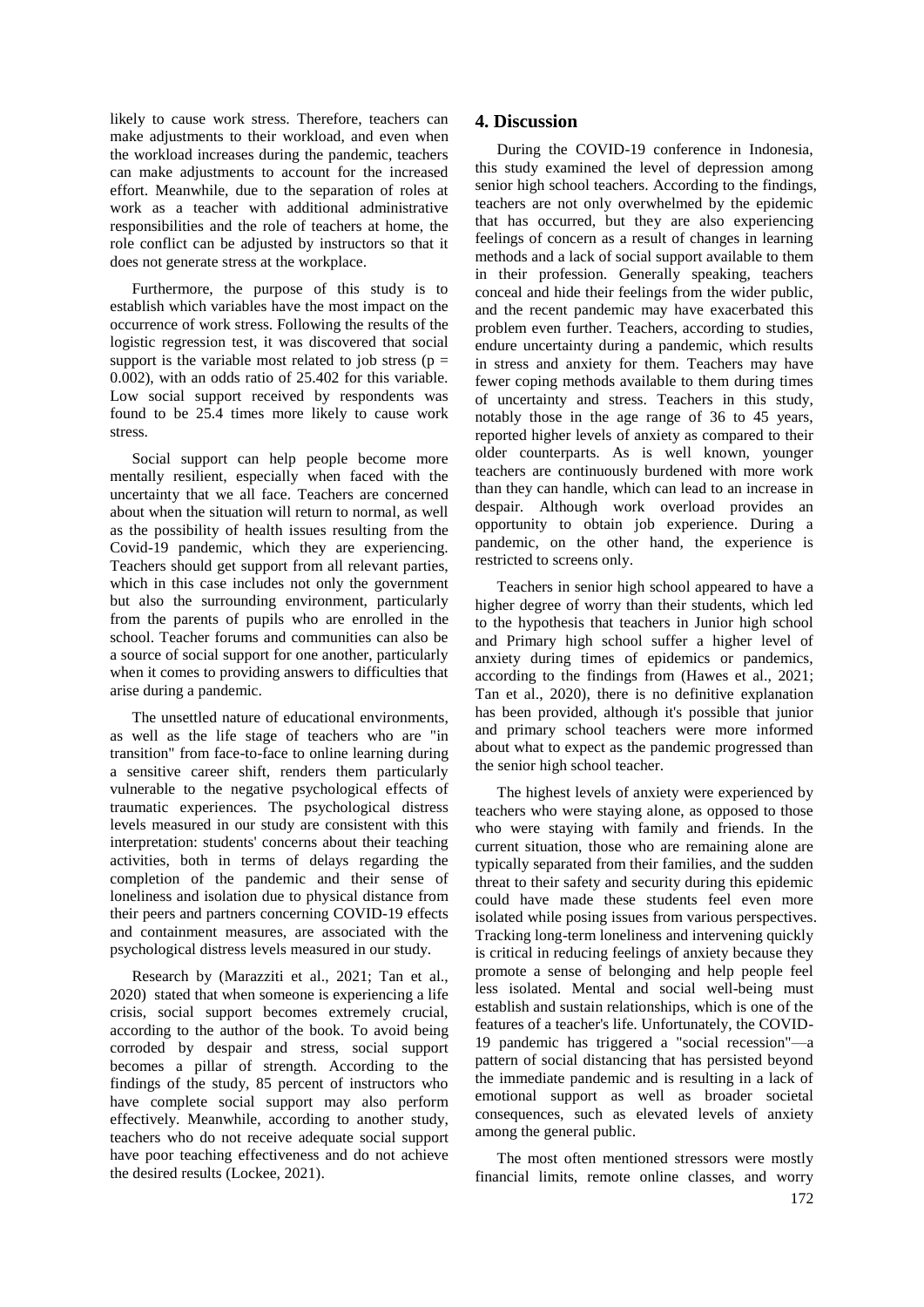about the future as a result of COVID-19 and lockdowns, according to the survey. In terms of finances, the students were concerned about their ability to manage their school financial obligations as a result of their family's loss of income as well as their loss of opportunity to work and self-finance their education. It is particularly shocking to see that some Teachers were required to attend 6–8 hours of daily online classes, which added to their already overwhelming stress and health problems. The fact that they were uncertain about the situation had a significant impact on their anxiety levels. Teachers, particularly those who bear an additional burden of work, have reported feeling a great deal of stress and anxiety as a result of being overburdened with ongoing alternative evaluations.

This research also revealed that teachers who taught online classes experienced higher levels of anxiety. This could be related to the prominence of the physical surroundings, and the fact that they are more familiar with health issues than the general public puts them at greater risk of psychological distress. Furthermore, this finding could be explained by the fact that instructors who are more invested in their professions are normally more empathic and altruistic, and as a result, they are more likely to experience negative psychological reactions in a health crisis. Moreover, this result is consistent with prior studies, which found that those living near the area's most hit by the pandemic experienced higher levels of psychological distress (in our case, in Pontianak).

Teachers were more likely than the general population to experience anxiousness. This discovery is similar to the one made by (Alzueta et al., 2021; Bhumika, 2020), when compared to other professions, teachers do not express their feelings as frequently, and the recent epidemic may have aggravated the problem. The uncertainty tolerance threshold of teachers is lower than that of other professions and passing that threshold causes undue tension and worry in the classroom. Teachers may have fewer coping methods available to them in times of uncertainty and stressful conditions.

Our findings also indicate that increasing the willingness of teachers to assist in efforts to contain the pandemic was associated with increased levels of worry, indicating that the experience of losing control over one's health risk management can cause psychological suffering. According to the findings of this study, there is a relationship between teacher and anxiety level, which is consistent with earlier studies that have found that females are more likely than males to have anxiety symptoms in response to health emergencies and imposed quarantines.

It is advised that additional studies should be conducted to incorporate proven coping tactics employed by teachers during testing times, such as the COVID-19 epidemic. Students' anxiety and adverse psychological effects should be minimized through the use of effective teaching, learning, and assessment methods in this new normal environment. This can have the dual benefit of increasing learning outcomes while also reducing anxiety and adverse psychological impacts. To conclude, more research should be conducted into the utilization of digital technology and psychological artificial intelligence solutions to manage the anxiety levels of instructors.

## **5. Conclusions**

Teachers are not only overwhelmed by the epidemic that has occurred, but they are also experiencing feelings of concern as a result of changes in learning methods and a lack of social support available to them. It was discovered from the demographic profile of high school teachers who participated in this study that instructors with Civil Servant status possessed greater mental resilience than teachers employed as independent contractors. This mental fortitude is attributed to the certainty of having a job during a pandemic, which allows them to remain more focused on their jobs even when faced with the increased workload, the role of conflict, and a lack of social support from their colleagues. To the best of our knowledge, this is the first study to evaluate the influence of the COVID-19 epidemic on the mental health and psychological well-being of teachers. Studies on this topic are still in their infancy. The sample and cross-sectional nature of our study, which limits causal interpretations, are the most significant limitations of our study. The use of selfreported measures rather than clinical diagnoses of anxiety and depression was a further drawback, even if the scales used were validated and were widely used in the field of psychology. The majority of instructors are experiencing depression-related difficulties such as anxiety, depression, and trauma as a result of Covid-19. Some of the most significant risk factors include social alienation and isolation, economic crisis, stress, and traumatic experiences. It is recommended that the government give services to assist instructors in dealing with the psychological harm that Covid-19 poses to them as a result of this problem.

As a result, in the Pandemic's uncertainty, related parties, in this case, the government, must direct policies toward teachers, particularly by providing psychological counseling services and providing training or seminar facilities, so that teachers can survive the uncertainty of the pandemic. It is advised that additional studies be conducted to incorporate proven coping tactics employed by teachers during testing times, such as the COVID-19 epidemic. Research should also be directed on teaching, learning, and assessment approaches in the "new normal" domain, which can have the dual benefit of increasing student learning outcomes while simultaneously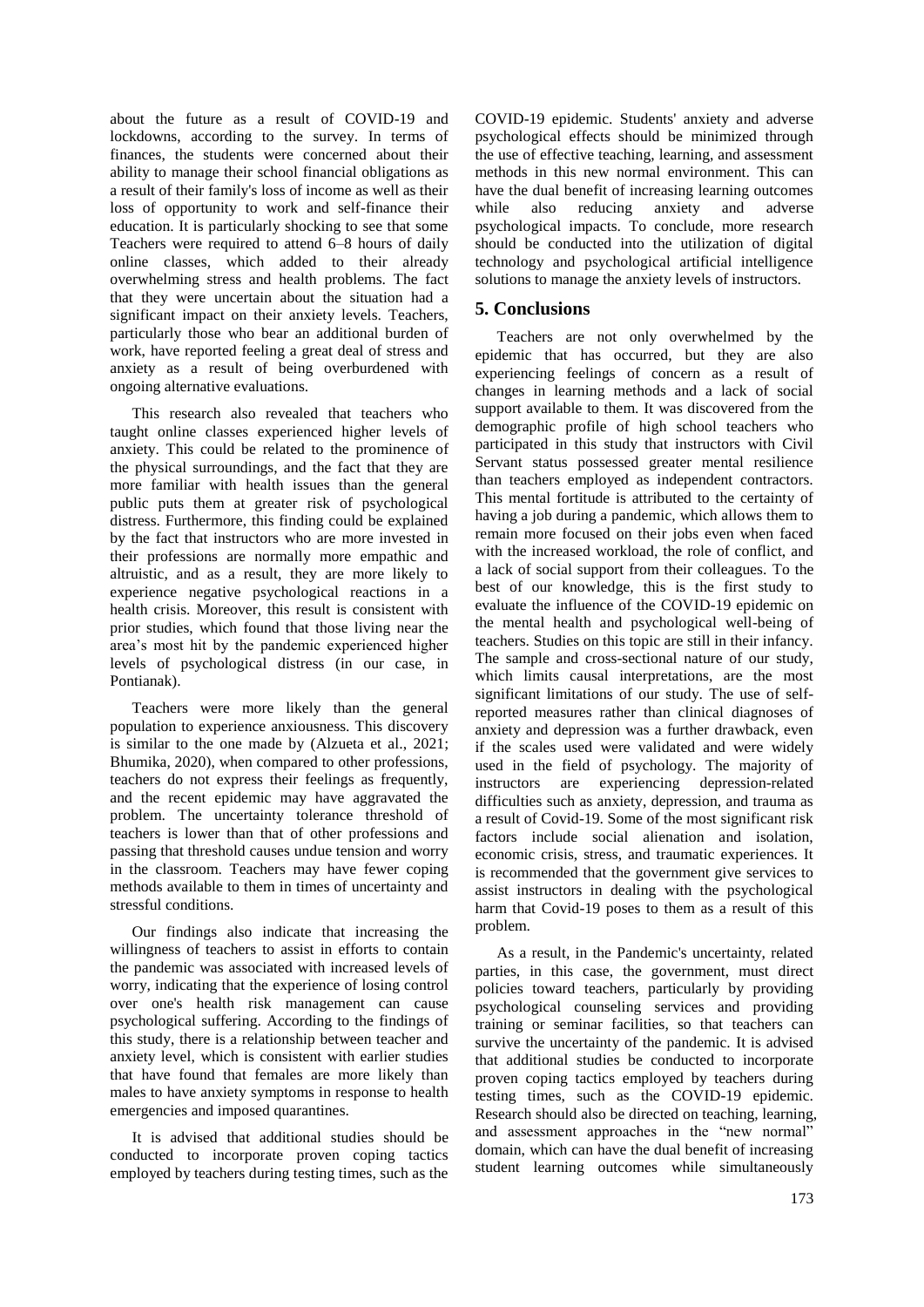reducing teacher anxiety and detrimental psychological effects on their students and colleagues. Finally, more attention should be paid to studies into the usage of digital technology solutions to reduce the anxiety levels of teachers.

## **References**

- Alzueta, E., Perrin, P., Baker, F. C., Caffarra, S., Ramos‐Usuga, D., Yuksel, D., & Arango‐Lasprilla, J. C. (2021). How the COVID‐19 pandemic has changed our lives: A study of psychological correlates across 59 countries. *Journal of Clinical Psychology*, *77*(3), 556–570. https://doi.org/10.1002/jclp.23082
- Baker, M. G. (2020)., Who cannot work from home? Characterizing occupations facing increased risk during the COVID-19 pandemic using 2018 BLS data. *Medrxiv*.
- Bhumika. (2020). Challenges for work-life balance during COVID-19 induced nationwide lockdown: exploring gender difference in emotional exhaustion in the Indian setting. *Gender in Management*, *35*(7-8), 705-718.. https://doi.org/10.1108/GM-06-2020-0163
- Chua, B. S. (2004). Stres Pekerjaan, Kepuasan Kerja, Masalah Kesihatan Mental dan Strategi Daya Tindak: Satu Kajian di Kalangan Guru Sekolah di Kota Kinabalu, Sabah. *Jurnal Teknologi*, *40*(1), 1– 18. https://doi.org/10.11113/jt.v40.426
- Evanoff, B. A., Strickland, J. R., Dale, A. M., Hayibor, L., Page, E., Duncan, J. G., Kannampallil, T., & Gray, D. L. (2020). Work-related and personal factors associated with mental well-being during the COVID-19 response: survey of health care and other workers. *Journal of Medical Internet Research*, *22*(8), e21366. https://doi:10.2196/21366
- Gopal, R., Singh, V., & Aggarwal, A. (2021). Impact of online classes on the satisfaction and performance of students during the pandemic period of COVID 19. *Education and Information Technologies*, 1–25. https://doi: 10.1007/s10639- 021-10523-1.
- Hawes, M. T., Szenczy, A. K., Klein, D. N., Hajcak, G., & Nelson, B. D. (2021). Increases in depression and anxiety symptoms in adolescents and young adults during the COVID-19 pandemic. *Psychological Medicine*, 13, 1–9. https://doi.org/10.1002/jclp.23082
- Iglesias-Pradas, S., Hernández-García, Á., Chaparro-Peláez, J., & Prieto, J. L. (2021). Emergency remote teaching and students' academic performance in higher education during the COVID-19 pandemic: A case study. *Computers in Human Behavior*, 119, 106713. https://doi.org/ 10.31014/aior.1993.04.02.303
- *Kulikowski, K., Przytuła, S., & Sułkowski, Ł. (2021).*  E‐learning? Never again! On the unintended consequences of COVID‐19 forced e‐learning on academic teacher motivational job characteristics. *Higher Education Quarterly.* 2021;00:1–16. https://doi.org/10.1111/hequ.12314
- Lockee, B. B. (2021). Shifting digital, shifting context: considering teacher professional development for online and blended learning in the COVID-19 era. *Educational Technology Research and Development*, *69(1), 17-20.* https://doi.org/10.1007/s11423-020-09836-8
- Marazziti, D., Cianconi, P., Mucci, F., Foresi, L., Chiarantini, C., & Della Vecchia, A. (2021). Climate change, environment pollution, Covid-19 pandemic and mental health. *Science of The Total Environment*, 773, 145-182. https://doi.org/10.1016/j.scitotenv.2021.145182
- Novitasari, D., Asbari, M., Purwanto, A., Fahmalatif, F., Sudargini, Y., Hidayati, L. H., & Wiratama, J. (2021). The Influence of Social Support Factors on Performance: A Case Study of Elementary School Teachers. *International Journal of Social and Management Studies*, *2*(1), 41–52. https://doi.org/10.5555/ijosmas.v2i1.6
- Realyvásquez-Vargas, A., Maldonado-Macías, A. A., Arredondo-Soto, K. C., Baez-Lopez, Y., Carrillo-Gutiérrez, T., & Hernández-Escobedo, G. (2020). The impact of environmental factors on academic performance of university students taking online classes during the COVID-19 Pandemic in Mexico. *Sustainability*, *12*(21), 1- 22. https://doi.org/10.3390/su12219194
- Reinke, W. M., Stormont, M., Herman, K. C., Puri, R., & Goel, N. (2011). Supporting children's mental health in schools: Teacher perceptions of needs, roles, and barriers. *School Psychology Quarterly*, 26(1), 1-13, https://doi.org/10.1177%2F1098300712459079
- Sugiyono. (2014). *Metode Penelitian Kuantitati Kualitatif Dan R&D*. CV. Alfabeta.
- Tan, W., Hao, F., McIntyre, R. S., Jiang, L., Jiang, X., Zhang, L., Zhao, X., Zou, Y., Hu, Y., & Luo, X. (2020). Is returning to work during the COVID-19 pandemic stressful? A study on immediate mental health status and psychoneuroimmunity prevention measures of Chinese workforce. *Brain, Behavior, and Immunity*, *87*, 84–92. doi: 10.1016/j.bbi.2020.04.055
- Traunmüller, C., Stefitz, R., Gaisbachgrabner, K., & Schwerdtfeger, A. (2020). Psychological correlates of COVID-19 pandemic in the Austrian population. *BMC Public Health*, *20*(1),  $1-16.$

https://doi.org/10.1080/13548506.2021.1955137